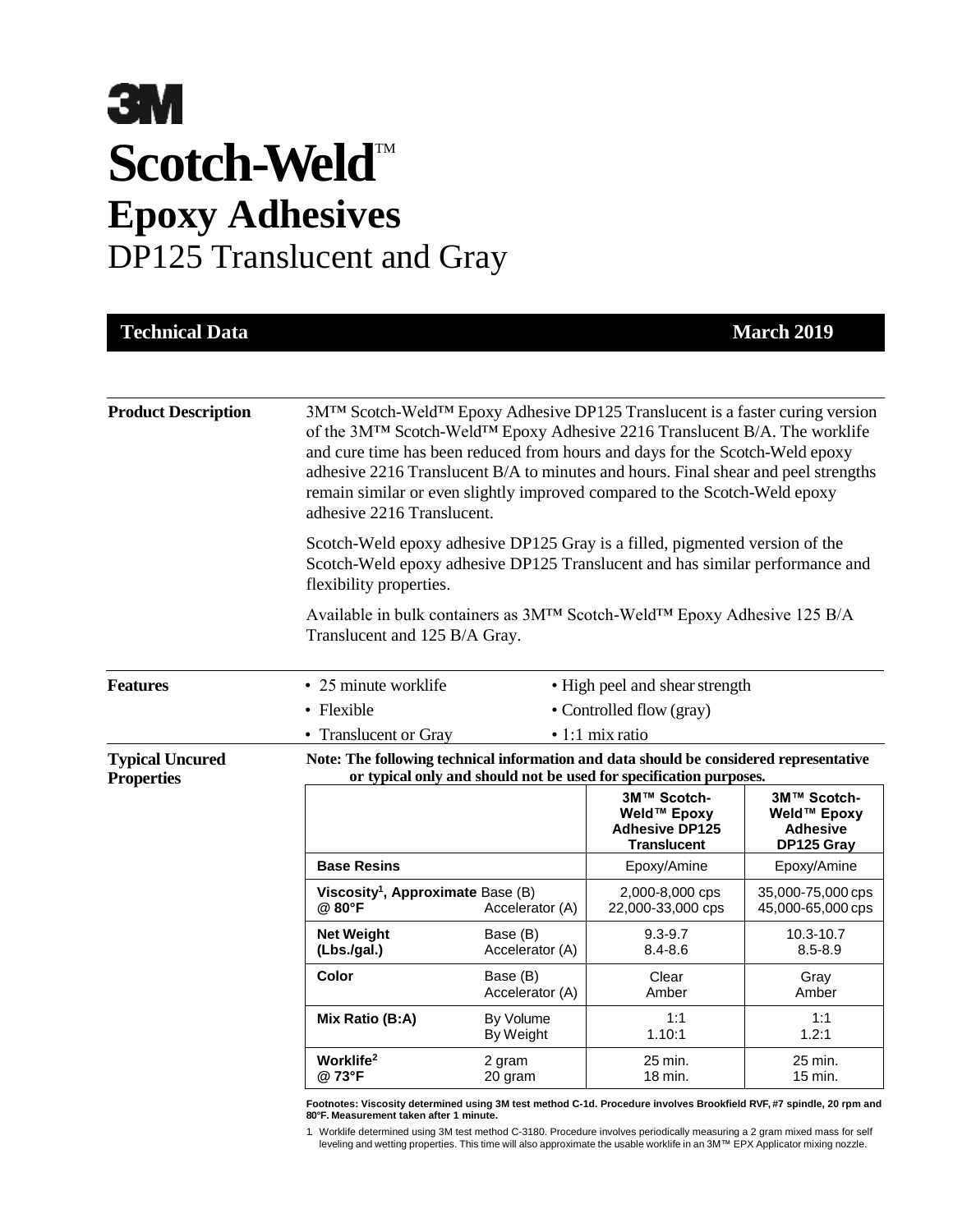## **3M**™ **Scotch-Weld**™ **Epoxy Adhesives**

DP125 Translucent and Gray

#### **Typical Cured Properties**

**Note: The following technical information and data should be considered representative or typical only and should not be used for specification purposes.**

#### **Physical**

#### **Footnotes:**

- 2. Worklife determined using 3M test method C-3180. Procedure involves periodically measuring a 2 gram mixed mass for self leveling and wetting properties. This time will also approximate the usable worklife in an 3M™ EPX Applicator mixing nozzle.
- 3. Tack-free time determined per 3M test method C-3173. Involves dispensing 0.5 gram amount of adhesive onto substrate and testing periodically for no adhesive transfer to metal spatula.
- 4. Handling strength determined per 3M test method C-3179. Time to handling strength taken to be that required to achieve a 50 psi OLS strength using aluminum substrates.
- 5. The cure time is defined as that time required for the adhesive to achieve a minimum of 80% of the ultimate strength as measured by aluminum-aluminum OLS.
- 6. Tensile and Elongation. Used procedure in 3M test method C-3094/ATSM D 882. Samples were 2 in. dumbbells with .0125 in. neck and .030 in. sample thickness. Separation rate was 2 inches per minute. Samples cured 2 hrs RT plus 2hrs/160°F.
- 7. Weight loss by TGA reported as that temperature at which 5% weight loss occurs by TGA in air at 5°C rise per minute per ASTM 1131-86.
- 8. TCE determined using TMA Analyzer using a heating rate of 10°C per minute. Second heat values given.
- 9. Glass Transition Temperature (Tg) determined using DSC Analyzer with a heating rate of 20°C per minute. Second heat values given.
- 10. Thermal conductivitydetermined using ASTM C177 and C-matic Instrument using 2 in. diameter samples.
- 11. Thermal shock resistance run per 3M test method C-3174. Involves potting a metal washer into a 2 in. x 0.5 in. thick section and cycling this test specimen to colder and colder temperatures.

|                                          | 3M™ Scotch-Weld™<br><b>Epoxy Adhesive</b><br><b>DP125 Translucent</b> | 3M™ Scotch-Weld™<br><b>Epoxy Adhesive</b><br>DP125 Gray |
|------------------------------------------|-----------------------------------------------------------------------|---------------------------------------------------------|
| Color                                    | Translucent                                                           | Gray                                                    |
| Hardness (ASTM D 2240)<br><b>Shore D</b> | 55                                                                    | 70                                                      |
| Worklife <sup>2</sup>                    | 20-30 minutes                                                         | 20-30 minutes                                           |
| Tack-free Time <sup>3</sup>              | $\approx$ 2 hrs                                                       | $\approx$ 2 hrs                                         |
| Time to Handling Strength <sup>4</sup>   | $\approx$ 2.5 hrs                                                     | $\approx$ 2.5 hrs                                       |
| <b>Full Cure Time<sup>5</sup></b>        | 7 days                                                                | 7 days                                                  |
| Elongation <sup>6</sup>                  | 150%                                                                  | 120%                                                    |
| Tensile Strength <sup>6</sup>            | 2500 psi                                                              | 3300 psi                                                |

#### **Thermal**

|                                                                                                                                            | 3M™ Scotch-<br>Weld™ Epoxy<br><b>Adhesive DP125</b><br><b>Translucent</b> | 3M™ Scotch-<br>Weld™ Epoxy<br><b>Adhesive DP125</b><br>Gray |
|--------------------------------------------------------------------------------------------------------------------------------------------|---------------------------------------------------------------------------|-------------------------------------------------------------|
| <b>Weight Loss by Thermal Gravimetric</b><br>Analysis (TGA) <sup>7</sup>                                                                   | 1% @ 164°C<br>5% @ 301°C                                                  | 1% @ 176°C<br>5% @ 303°C                                    |
| <b>Thermal Coefficient of Expansion (TCE)</b><br>by TMA <sup>8</sup> ( $\infty$ x 10 <sup>-6</sup> units/unit/°C)                          |                                                                           |                                                             |
| <b>Below Tg</b><br><b>Above Tq</b>                                                                                                         | 112 (5-20°C range)<br>190 (65-140°C range)                                | 98 (5-20°C range)<br>187 (65-140°C range)                   |
| <b>Glass Transition Temperature</b><br>$(Tg)$ by DCS <sup>9</sup>                                                                          |                                                                           |                                                             |
| <b>Onset</b><br><b>Mid-Point</b>                                                                                                           | $3^{\circ}$ C<br>$15^{\circ}$ C                                           | $12^{\circ}$ C<br>$23^{\circ}$ C                            |
| Thermal Conductivity <sup>10</sup><br>(@ 110°F on .250 in. samples)                                                                        |                                                                           |                                                             |
| BTU - ft./ft. <sup>2</sup> - hr. - °F)<br>Cal./sec. - $cm - °C$ )                                                                          | .089<br>$.37 \times 10^{-3}$                                              | .087<br>$.36 \times 10^{-3}$                                |
| Watt/m - °C                                                                                                                                | .154                                                                      | .151                                                        |
| Thermal Shock Resistance <sup>11</sup><br><b>Potted Washer Olyphant Test</b><br>(3M Test Method C-3174)<br>+100°C [air] to -50°C [liquid]) | Pass 5 cycles<br>without cracking                                         | Pass 5 cycles<br>without cracking                           |

#### **Electrical**

|                                                                            | 3M™ Scotch-<br>Weld™ Epoxy<br><b>Adhesive DP125</b><br><b>Translucent</b> | 3M™ Scotch-<br>Weld™ Epoxy<br><b>Adhesive DP125</b><br>Grav |
|----------------------------------------------------------------------------|---------------------------------------------------------------------------|-------------------------------------------------------------|
| Dielectric Constant @ 1 KH <sub>z</sub> @ 23°C<br>(ASTM D 150)             | 6.3                                                                       | 6.3                                                         |
| Dissipation Factor @ 1 KH <sub>z</sub> @ 23°C<br>(ASTM D 150)              | 0.14                                                                      | 0.13                                                        |
| <b>Dielectric Strength</b><br>(ASTM D 149) Sample Thickness Approx. 30 mil | 765 volts/mil                                                             | 680 volts/mil                                               |
| <b>Volume Resistivity</b><br>(ASTM D 257)                                  | 1.2 x $10^{11}$ ohm-cm                                                    | 1.0 x $10^{11}$ ohm-cm                                      |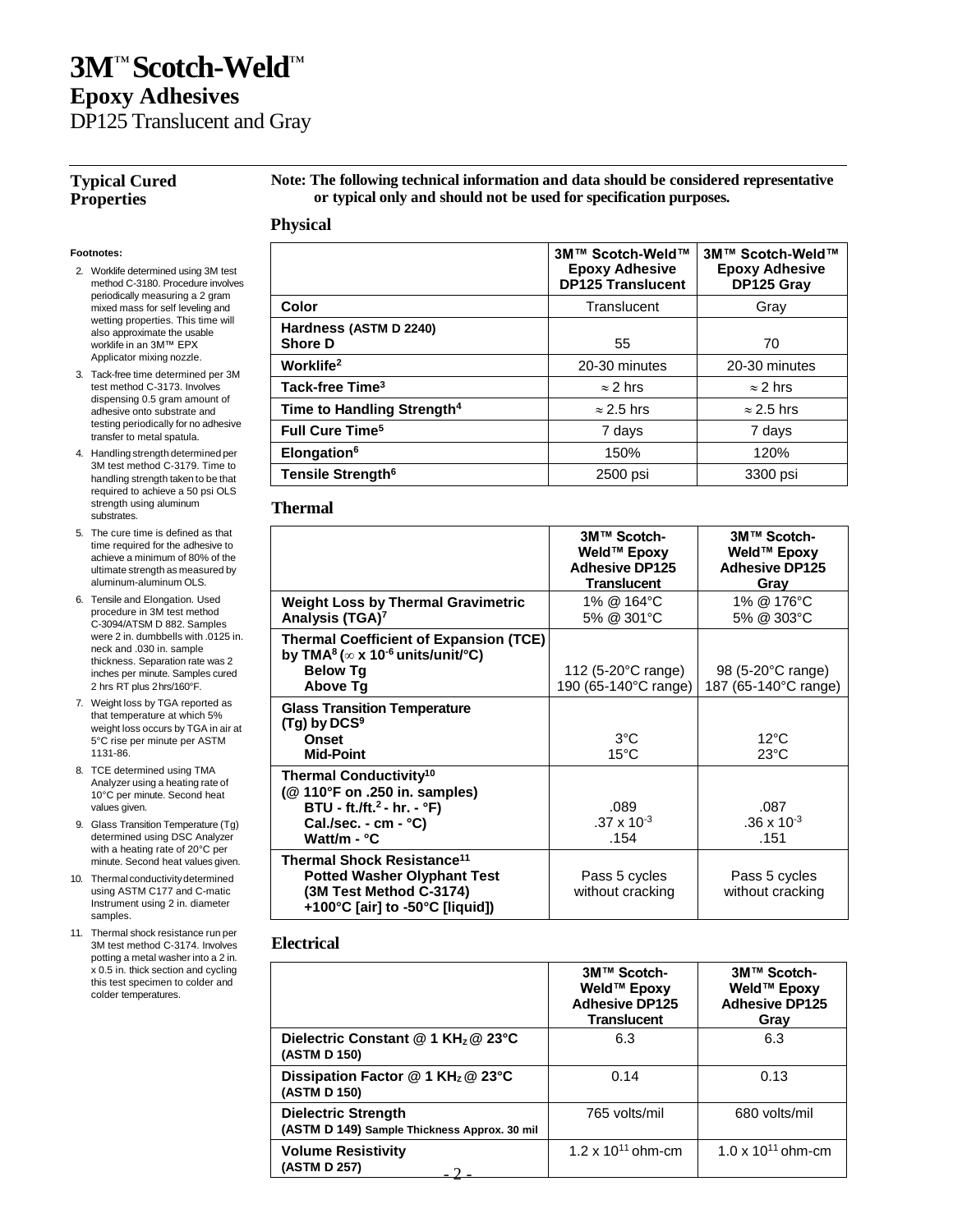## **Epoxy Adhesives**

DP125 Translucent and Gray

#### **Typical Adhesive Performance Characteristics** The following product performance data was obtained in the 3M laboratory under the conditions specified. The following data show typical results obtained with the 3M™ Scotch-Weld™ Adhesives when applied to properly prepared substrates, cured, and tested according to the specifications indicated. The data was generated using the 3M™ EPX Applicator System equipped with an EPX applicator static mixer, according to

**Note: The following technical information and data should be considered representative or typical only and should not be used for specification purposes.**

manufacturer's directions. Thorough hand mixing should afford comparable results.

#### **Overlap Shear Strength (OLS) to<sup>12</sup>**

(Bonds cured 24 hrs  $\omega$  RT + 2 hrs 160°F)

|                                      | 3M™ Scotch-Weld™<br><b>Epoxy Adhesive</b><br><b>DP125 Translucent</b> | 3M™ Scotch-Weld™<br><b>Epoxy Adhesive</b><br>DP125 Gray |
|--------------------------------------|-----------------------------------------------------------------------|---------------------------------------------------------|
| <b>Etched Aluminum</b>               | 2500 psi                                                              | 3400 psi                                                |
| Sanded Aluminum (60 grit)            | 1400 psi                                                              | 2200 psi                                                |
| <b>Cold Rolled Steel</b>             | 1500 psi                                                              | 1900 psi                                                |
| Wood, Fir                            | 700 psi                                                               | 900 psi                                                 |
| Glass, Borosilicate                  | 250 psi                                                               | 400 psi                                                 |
| Glass, +3M™ Scotch-Weld™ Primer 3901 | 200 psi                                                               | 250 psi                                                 |
| Polycarbonate                        | 700 psi                                                               | 880 psi                                                 |
| Acrylic                              | 420 psi                                                               | 550 psi                                                 |
| Fiberglass                           | 1200 psi                                                              | 1800 psi                                                |
| <b>ABS</b>                           | 460 psi                                                               | 520 psi                                                 |
| <b>PVC</b>                           | 500 psi                                                               | 750 psi                                                 |
| Polypropylene                        | 25 psi                                                                | 60 psi                                                  |

#### **Rate of Strength Buildup**

(OLS on Etched Aluminum)<sup>12</sup> Bonds tested after:

|            | 3M™ Scotch-<br>Weld™ Epoxy<br><b>Adhesive DP125</b><br><b>Translucent</b> | 3M™ Scotch-<br>Weld™ Epoxy<br><b>Adhesive DP125</b><br>Gray |
|------------|---------------------------------------------------------------------------|-------------------------------------------------------------|
| 3 hrs @ RT | $100$ psi                                                                 | 250 psi                                                     |
| 6 hrs @ RT | 300 psi                                                                   | 500 psi                                                     |
| 1 day @ RT | 1300 psi                                                                  | 1700 psi                                                    |
| 1 wk @ RT  | 1900 psi                                                                  | 2300 psi                                                    |
| 1 mo @ RT  | 2050 psi                                                                  | 3300 psi                                                    |

#### **Environmental Aging**

(OLS on Etched Aluminum)<sup>12</sup>

Bonds tested after:

| $\cdot$                         | 3M™ Scotch-<br>Weld™ Epoxy<br><b>Adhesive DP125</b><br><b>Translucent</b> | 3M™ Scotch-<br>Weld™ Epoxy<br><b>Adhesive DP125</b><br>Gray |
|---------------------------------|---------------------------------------------------------------------------|-------------------------------------------------------------|
| 24 hrs RT + 2 hrs @ 160°F       | 2300 psi                                                                  | 4500 psi                                                    |
| 24 hrs RT + 2 hrs @ 240°F       | 3300 psi                                                                  | 5000 psi                                                    |
| 1 wk RT + 1 wk @ 90°F/90% RH    | 2600 psi                                                                  | 3500 psi                                                    |
| 1 wk RT + 1 wk 248°F            | 4600 psi                                                                  | 5400 psi                                                    |
| 1 wk RT + 1 wk $H_2O$ Immersion | 2100 psi                                                                  | 3000 psi                                                    |

#### **Footnotes:**

12. Overlap shear (OLS) strengths were measured on 1 in. wide 1/2 in. overlap specimens. These bonds were made individually using 1 in. x 4 in. pieces of substrate. The thickness of the bond line was 0.005-0.008 in. All strengths were measured at 70°F except were noted. (Test per ASTM D 1002-72.)

> The separation rate of the testing jaws was 0.1 in. per minute for metals, 2 in. per minute for plastics and 20 in. per minute for rubbers. The thickness of the substrates were: steel, 0.060 in.; other metals, 0.05-0.064 in.; rubber, 0.125in.; plastics, 0.125 in.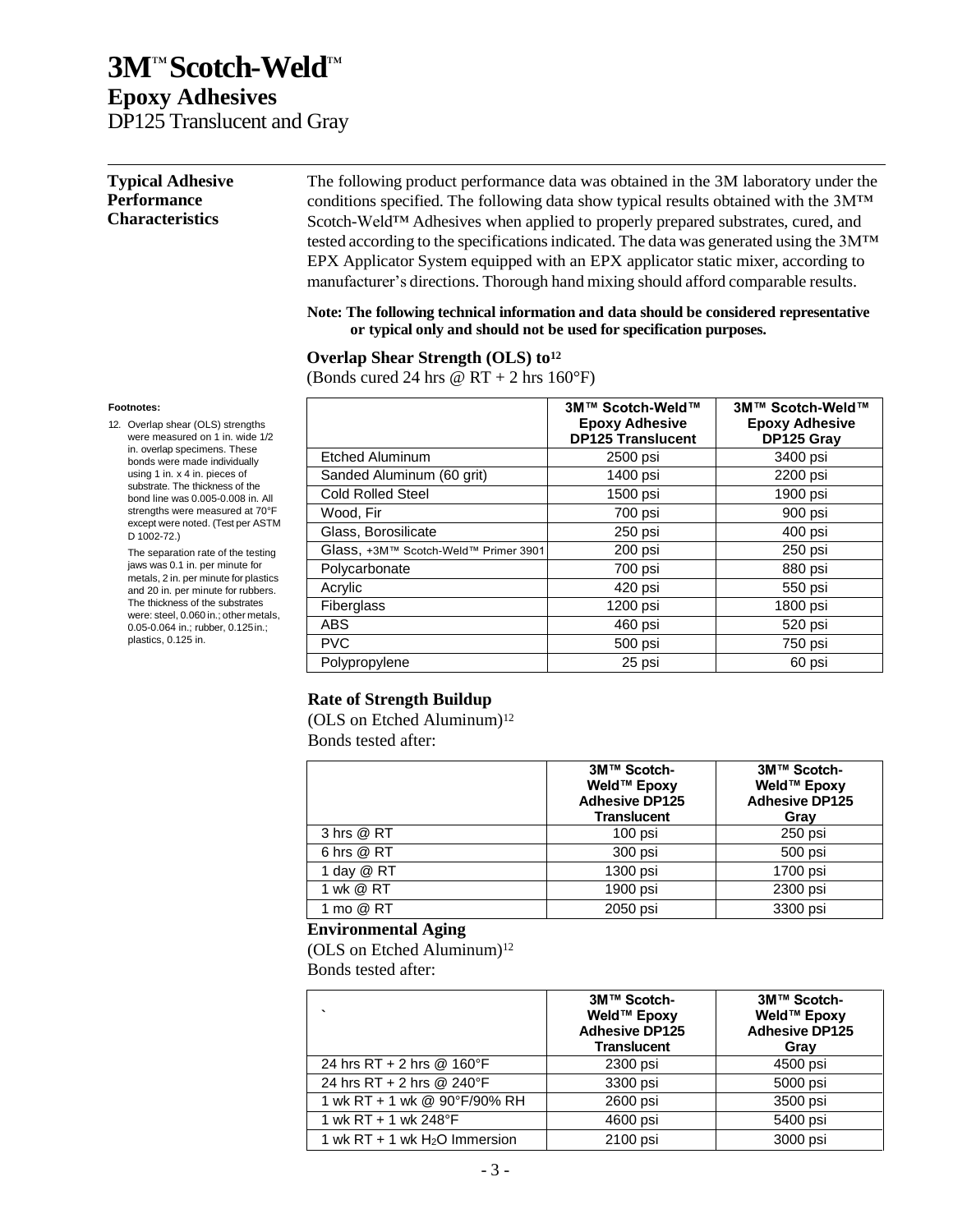### **Epoxy Adhesives**

DP125 Translucent and Gray

**Typical Adhesive Performance Characteristics**  *(continued)*

**Note: The following technical information and data should be considered representative or typical only and should not be used for specification purposes.**

#### **Overlap Shear Strength vs Temperature<sup>12</sup>**

(Bonds cured 24 hr  $\omega$  RT + 2 hrs  $\omega$  160°F)

| <b>Bonds tested at</b> | 3M™ Scotch-Weld™<br><b>Epoxy Adhesive</b><br><b>DP125 Translucent</b> | 3M™ Scotch-Weld™<br><b>Epoxy Adhesive</b><br>DP125 Gray |
|------------------------|-----------------------------------------------------------------------|---------------------------------------------------------|
| $-67^{\circ}F$         | 4000 psi                                                              | 3400 psi                                                |
| $70^{\circ}$ F         | 2500 psi                                                              | 4300 psi                                                |
| $120^{\circ}$ F        | 400 psi                                                               | 700 psi                                                 |
| $150^{\circ}$ F        | 190 psi                                                               | 450 psi                                                 |
| $180^\circ F$          | 150 psi                                                               | 400 psi                                                 |

#### **180° Peel Strength vs Temperature<sup>13</sup>**

(Bonds cured 24 hr  $\omega$  RT + 2 hrs  $\omega$  160°F)

|                 | 3M™ Scotch-Weld™ Epoxy<br><b>Adhesive DP125</b><br><b>Translucent</b> | 3M™ Scotch-Weld™ Epoxy<br><b>Adhesive DP125</b><br>Gray |
|-----------------|-----------------------------------------------------------------------|---------------------------------------------------------|
| $-67^{\circ}F$  | 3 piw                                                                 | 3 piw                                                   |
| $70^{\circ}$ F  | 35 piw                                                                | 35 piw                                                  |
| 120°F           | 10 piw                                                                | 18 piw                                                  |
| $150^{\circ}$ F | 3 piw                                                                 | 3 piw                                                   |
| 180°F           | 2 piw                                                                 | 2 piw                                                   |

#### **Solvent Resistance<sup>14</sup>**

|                                                                    | 3M™ Scotch-Weld™ Epoxy<br><b>Adhesive DP125</b><br><b>Translucent</b> | 3M™ Scotch-Weld™ Epoxy<br><b>Adhesive DP125</b><br>Gray |
|--------------------------------------------------------------------|-----------------------------------------------------------------------|---------------------------------------------------------|
|                                                                    | <b>One Hour/One Month</b>                                             | <b>One Hour/One Month</b>                               |
| Acetone                                                            | A/A                                                                   | A/A                                                     |
| Isopropyl Alcohol                                                  | A/A                                                                   | A/A                                                     |
| Freon TF                                                           | A/A                                                                   | A/A                                                     |
| Freon TMC                                                          | A/B                                                                   | A/B                                                     |
| 1,1,1-Trichlorethane                                               | A/A                                                                   | A/A                                                     |
| <b>RMA Flux</b>                                                    | A/A                                                                   | A/A                                                     |
| Key: A - Unaffected, B - Slight Attack, C - Moderate/Severe Attack |                                                                       |                                                         |

#### **Footnotes:**

12. Overlap shear (OLS) strengths were measured on 1 in. wide 1/2 in. overlap specimens. These bonds were made individually using 1 in. x 4 in. pieces of substrate. The thickness of the bond line was 0.005-0.008 in. All strengths were measured at 70°F except were noted. (Test per ASTM D 1002-72.)

The separation rate of the testing jaws was 0.1 in. per minute for metals, 2 in. per minute for plastics and 20 in. per minute for rubbers. The thickness of the substrates were: steel, 0.060 in.; other metals, 0.05-0.064 in.; rubber, 0.125 in.; plastics, 0.125 in.

13. T-peel strengths were measured on 1 in. wide bonds at 73°F. The testing jaw separation rate was 20 inches per minute. The substrates were 0.020 in. thick. (Tests per ASTM D 1876-61T.)

14. Solvent resistance was determined using cured (24 hrs RT + 2 hrs 160°F) samples (1/2 in. x 4 in. x 1/8 in. thickness) immersed in the test solvent for 1 hour and 1 month. After the allotted period of time the sample was removed and visually examined for surface attack as compared to the control.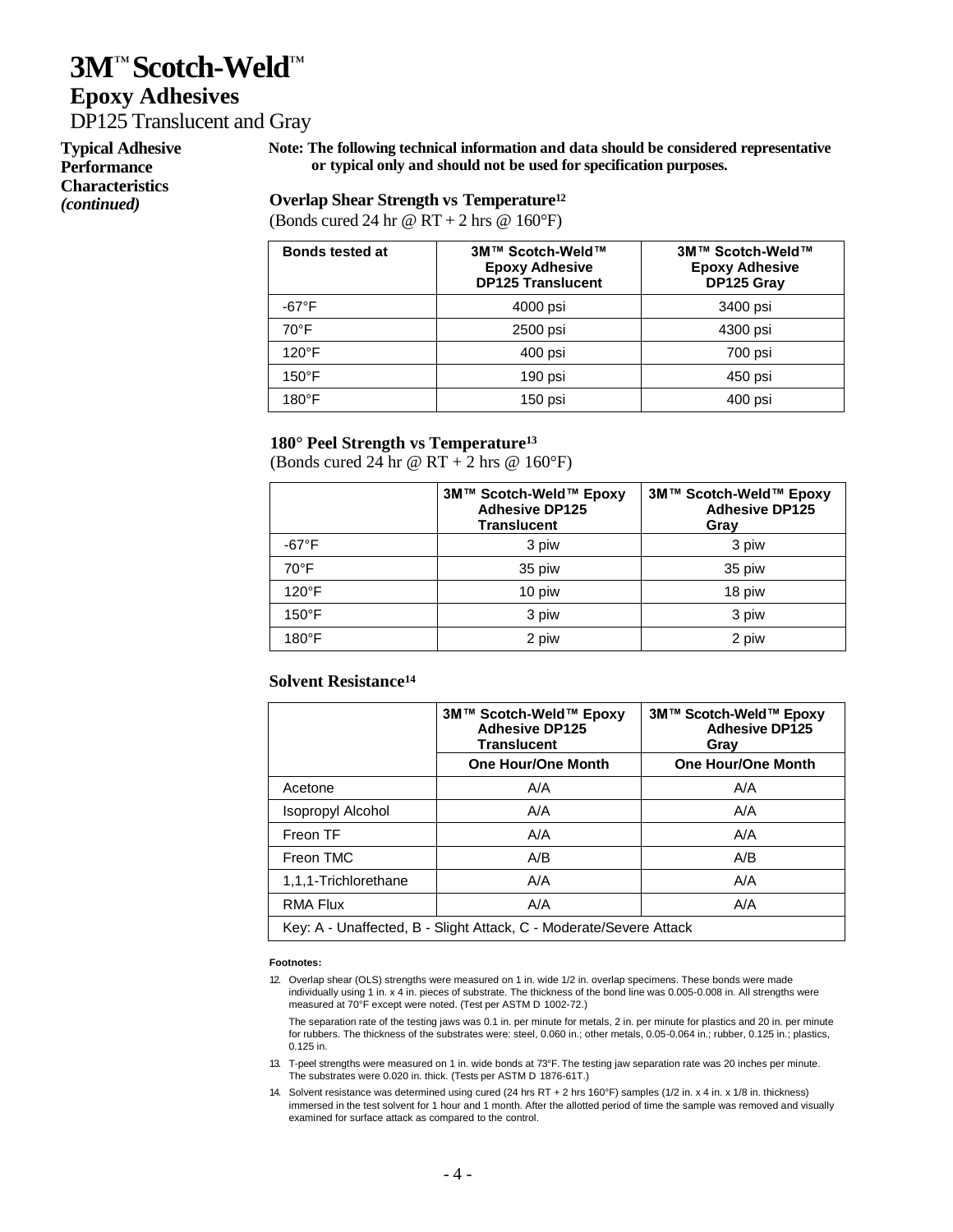## **3M**™ **Scotch-Weld**™ **Epoxy Adhesives**

DP125 Translucent and Gray

| <b>3MTM EPX</b>                                      | 48.5/50 ml Applicator – Maximum Pressure 50 psi                                                                                                                                                                                                                                                                                                                                                                                                                                                                                                                                                                                                                                                                                                                                                                                           |                              |  |
|------------------------------------------------------|-------------------------------------------------------------------------------------------------------------------------------------------------------------------------------------------------------------------------------------------------------------------------------------------------------------------------------------------------------------------------------------------------------------------------------------------------------------------------------------------------------------------------------------------------------------------------------------------------------------------------------------------------------------------------------------------------------------------------------------------------------------------------------------------------------------------------------------------|------------------------------|--|
| <b>Pneumatic Applicator</b><br><b>Delivery Rates</b> | Adhesive*                                                                                                                                                                                                                                                                                                                                                                                                                                                                                                                                                                                                                                                                                                                                                                                                                                 | 1/4 in. Nozzle<br>gms/minute |  |
|                                                      | 3M™ Scotch-Weld™ Epoxy Adhesive DP125 Translucent<br>3M™ Scotch-Weld™ Epoxy Adhesive DP125 Gray                                                                                                                                                                                                                                                                                                                                                                                                                                                                                                                                                                                                                                                                                                                                           | 63.6<br>26.4                 |  |
|                                                      | *Tests were run at a temperature of 70°F $\pm$ 2°F (21°C $\pm$ 1°C) and at maximum applicator pressure.                                                                                                                                                                                                                                                                                                                                                                                                                                                                                                                                                                                                                                                                                                                                   |                              |  |
| <b>Handling/Curing</b>                               | <b>Directions For Use</b>                                                                                                                                                                                                                                                                                                                                                                                                                                                                                                                                                                                                                                                                                                                                                                                                                 |                              |  |
| <b>Information</b>                                   | 1. For high strength structural bonds, paints, oxide films, oils, dust, mold release agents<br>and all other surface contaminants must be completely removed. However, the<br>amount of surface preparation directly depends on the required bond strength and<br>the environmental aging resistance desired by user. For specific surface preparations<br>on common substrates, see the section on surface preparation.                                                                                                                                                                                                                                                                                                                                                                                                                  |                              |  |
|                                                      | 2. Use gloves to minimize skin contact. Do not use solvents for cleaning hands.                                                                                                                                                                                                                                                                                                                                                                                                                                                                                                                                                                                                                                                                                                                                                           |                              |  |
|                                                      | 3. Mixing.                                                                                                                                                                                                                                                                                                                                                                                                                                                                                                                                                                                                                                                                                                                                                                                                                                |                              |  |
|                                                      | <b>For Duo Pak Cartridges</b><br>3M™ Scotch-Weld™ Epoxy Adhesives DP125 Translucent and Gray are supplied<br>in a dual syringe plastic duo-pak cartridge as part of the 3MTM EPX Applicator<br>System. To use, simply insert the duo-pak cartridge into the EPX applicator and start<br>the plunger into the cylinders using light pressure on the trigger. Next, remove the duo-<br>pak cartridge cap and expel a small amount of adhesive to be sure both sides of the<br>duo-pak cartridge are flowing evenly and freely. If automatic mixing of Part A and<br>Part B is desired, attach the EPX applicator mixing nozzle to the duo-pak cartridge<br>and begin dispensing the adhesive. For hand mixing, expel the desired amount of<br>adhesive and mix thoroughly. Mix approximately 15 seconds after uniform color is<br>obtained. |                              |  |
|                                                      | <b>For Bulk Containers</b><br>Mix thoroughly by weight or volume in the proportions specified in the typical<br>uncured properties section. Mix approximately 15 seconds after uniform color is<br>obtained.                                                                                                                                                                                                                                                                                                                                                                                                                                                                                                                                                                                                                              |                              |  |
|                                                      | 4. For maximum bond strength, apply adhesive evenly to both surfaces to be joined.                                                                                                                                                                                                                                                                                                                                                                                                                                                                                                                                                                                                                                                                                                                                                        |                              |  |
|                                                      | 5. Application to the substrates should be made within 20 minutes. Larger quantities<br>and/or higher temperatures will reduce this working time.                                                                                                                                                                                                                                                                                                                                                                                                                                                                                                                                                                                                                                                                                         |                              |  |
|                                                      | 6. Join the adhesive coated surfaces and allow to cure at $60^{\circ}F(16^{\circ}C)$ or above until<br>completely firm. Heat up to 200°F (93°C), will speed curing. These products will<br>cure in 7 days @ $75^{\circ}F(24^{\circ}C)$ .                                                                                                                                                                                                                                                                                                                                                                                                                                                                                                                                                                                                  |                              |  |
|                                                      | 7. Keep parts from moving during cure. Contact pressure necessary. Maximum shear<br>strength is obtained with a 3-5 mil bond line.                                                                                                                                                                                                                                                                                                                                                                                                                                                                                                                                                                                                                                                                                                        |                              |  |
|                                                      | 8. Excess uncured adhesive can be cleaned up with ketone type solvents.*                                                                                                                                                                                                                                                                                                                                                                                                                                                                                                                                                                                                                                                                                                                                                                  |                              |  |
|                                                      | *Note: When using solvents, extinguish all ignition sources, including pilot lights, and<br>follow manufacturer's precautions and directions for use.                                                                                                                                                                                                                                                                                                                                                                                                                                                                                                                                                                                                                                                                                     |                              |  |
|                                                      | <b>Adhesive Coverage (typical):</b> A 0.005 in. thick bondline will yield a coverage of<br>320 sq. ft./gallon.                                                                                                                                                                                                                                                                                                                                                                                                                                                                                                                                                                                                                                                                                                                            |                              |  |
|                                                      | 5                                                                                                                                                                                                                                                                                                                                                                                                                                                                                                                                                                                                                                                                                                                                                                                                                                         |                              |  |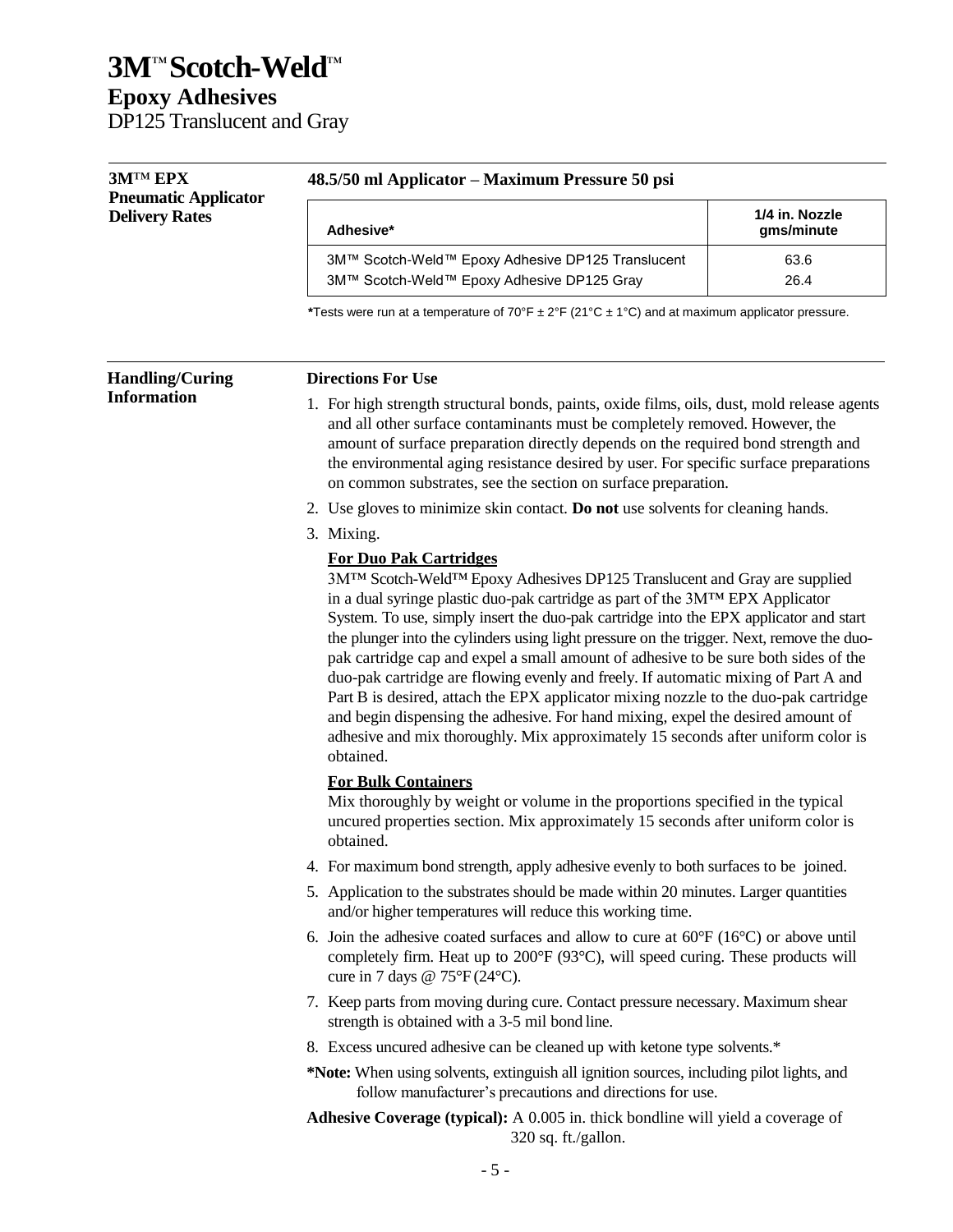## **Epoxy Adhesives**

DP125 Translucent and Gray

| <b>Surface Preparation</b>                         | For high strength structural bonds, paint, oxide films, oils, dust, mold release agents<br>and all other surface contaminants must be completely removed. However, the<br>amount of surface preparation directly depends on the required bond strength and the<br>environmental aging resistance desired by user.<br>The following cleaning methods are suggested for common surfaces:<br>Steel:<br>1. Wipe free of dust with oil-free solvent such as acetone, isopropyl or alcohol<br>solvents.*<br>2. Sandblast or abrade using clean fine grit abrasives.<br>3. Wipe again with solvent to remove loose particles.*<br>4. If a primer is used, it should be applied within 4 hours after surface preparation.                                                   |                                                  |  |  |  |
|----------------------------------------------------|---------------------------------------------------------------------------------------------------------------------------------------------------------------------------------------------------------------------------------------------------------------------------------------------------------------------------------------------------------------------------------------------------------------------------------------------------------------------------------------------------------------------------------------------------------------------------------------------------------------------------------------------------------------------------------------------------------------------------------------------------------------------|--------------------------------------------------|--|--|--|
|                                                    |                                                                                                                                                                                                                                                                                                                                                                                                                                                                                                                                                                                                                                                                                                                                                                     |                                                  |  |  |  |
|                                                    |                                                                                                                                                                                                                                                                                                                                                                                                                                                                                                                                                                                                                                                                                                                                                                     |                                                  |  |  |  |
|                                                    | Aluminum:<br>1. Alkaline Degrease: Oakite 164 solution (9-11 oz./gallon water) at $190^{\circ}F \pm 10^{\circ}F$<br>for 10-20 minutes. Rinse immediately in large quantities of cold running water.<br>2. Acid Etch: Place panels in the following solution for 10 minutes at $150^{\circ}F \pm 5^{\circ}F$ .                                                                                                                                                                                                                                                                                                                                                                                                                                                       |                                                  |  |  |  |
|                                                    | Sodium Dichromate                                                                                                                                                                                                                                                                                                                                                                                                                                                                                                                                                                                                                                                                                                                                                   | $4.1 - 4.9$ oz./gallon                           |  |  |  |
|                                                    | Sulfuric Acid, 66°Be<br>2024-T3 aluminum (dissolved)<br>Tap water as needed to balance                                                                                                                                                                                                                                                                                                                                                                                                                                                                                                                                                                                                                                                                              | 38.5 - 41.5 oz./gallon<br>0.2 oz./gallon minimum |  |  |  |
|                                                    | 3. Rinse: Rinse panels in clear running tap water.                                                                                                                                                                                                                                                                                                                                                                                                                                                                                                                                                                                                                                                                                                                  |                                                  |  |  |  |
|                                                    | 4. Dry: Air dry 15 minutes; force dry 10 minutes at $150^{\circ}$ F $\pm$ 10°F.<br>5. If primer is to be used, it should be applied within 4 hours after surface preparation.<br>Note: Read and follow supplier's environmental, health, and safety documentation for<br>these chemicals prior to preparation of this solution.<br><b>Plastics/Rubber:</b><br>1. Wipe with isopropyl alcohol.*<br>2. Abrade using fine grit abrasives.<br>3. Wipe with isopropyl alcohol.*<br><b>Glass:</b><br>1. Solvent wipe surface using acetone or MEK.*<br>2. Apply a thin coating (0.0001 in. or less) of primer such as 3M <sup>TM</sup> Scotch-Weld <sup>TM</sup><br>Metal Primer EC3901 to the glass surfaces to be bonded and allow the primer to dry<br>before bonding. |                                                  |  |  |  |
|                                                    |                                                                                                                                                                                                                                                                                                                                                                                                                                                                                                                                                                                                                                                                                                                                                                     |                                                  |  |  |  |
|                                                    |                                                                                                                                                                                                                                                                                                                                                                                                                                                                                                                                                                                                                                                                                                                                                                     |                                                  |  |  |  |
|                                                    |                                                                                                                                                                                                                                                                                                                                                                                                                                                                                                                                                                                                                                                                                                                                                                     |                                                  |  |  |  |
|                                                    |                                                                                                                                                                                                                                                                                                                                                                                                                                                                                                                                                                                                                                                                                                                                                                     |                                                  |  |  |  |
| <b>Application Equipment</b><br><b>Suggestions</b> | For small or intermittent applications the 3M™ EPX Applicator System is a<br>convenient method of application.                                                                                                                                                                                                                                                                                                                                                                                                                                                                                                                                                                                                                                                      |                                                  |  |  |  |
|                                                    | For larger applications these products may be applied by use of flow equipment.                                                                                                                                                                                                                                                                                                                                                                                                                                                                                                                                                                                                                                                                                     |                                                  |  |  |  |
|                                                    | Two part meter/mixing/proportioning/dispensing equipment is available for<br>intermittent or production line use. These systems may be desirable because of their<br>variable shot size and flow rate characteristics and are adaptable to many applications.                                                                                                                                                                                                                                                                                                                                                                                                                                                                                                       |                                                  |  |  |  |